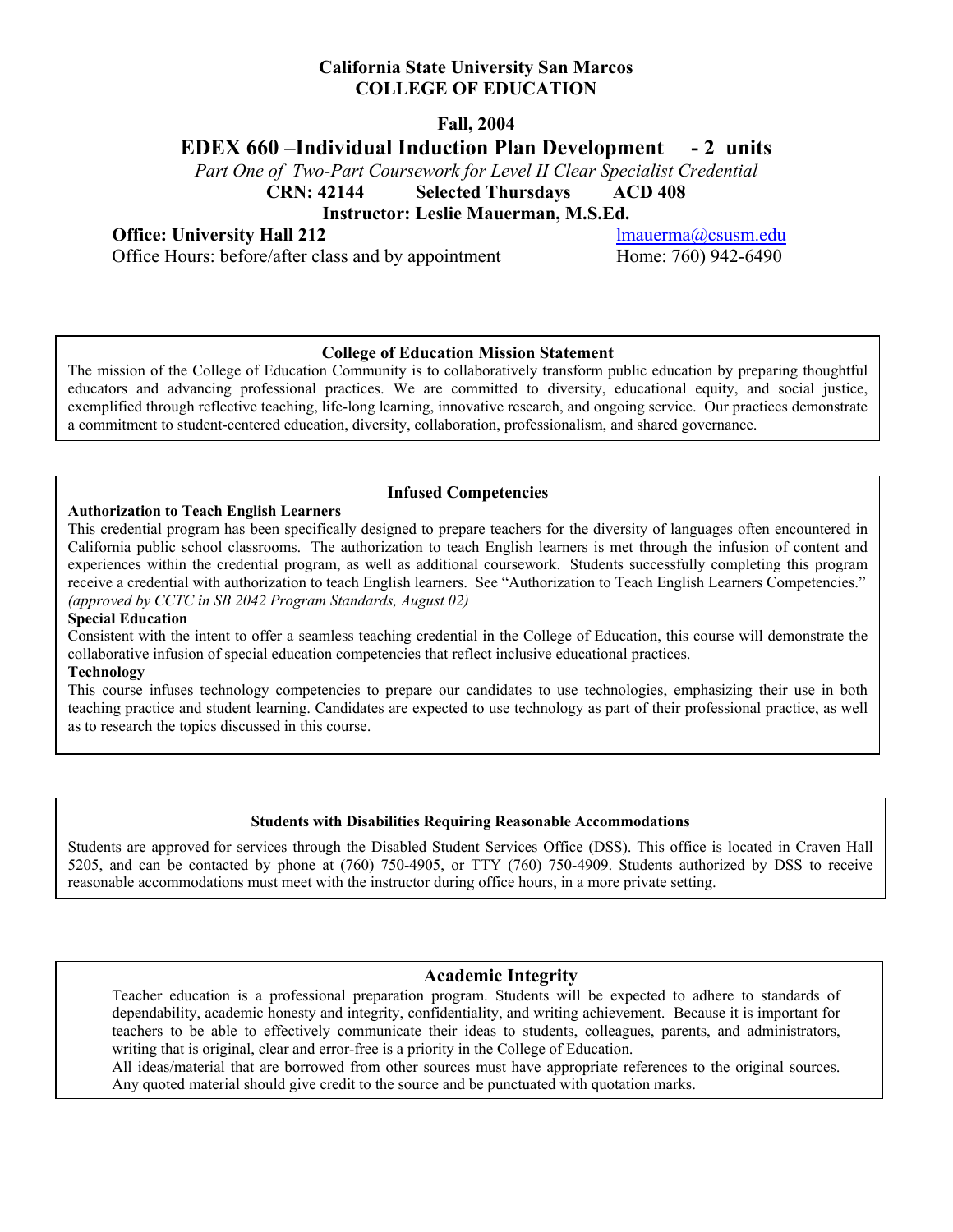#### **Attendance**

**CoE Policy:** Due to the dynamic and interactive nature of courses in the CoE, all students are expected to attend all classes and participate actively. At a minimum, students must attend more than 80% of class time, or s/he may not receive a passing grade for the course at the discretion of the instructor.

**Instructor Application of the Policy:** If two class sessions are missed, or if the student is late (or leaves early) more than three sessions, s/he cannot receive a grade of "A". If three class sessions are missed, the highest possible grade that can be earned is a "C+". If extenuating circumstances occur, the student should contact the instructor as soon as possible to make appropriate arrangements.

# **EDEX 660 Course Description and Goals**

EDEX 660 is the first of two courses designed to support, guide and promote the development of an individualized professional induction plan as well as a Professional Portfolio reflecting evidence of competency for obtaining the clear Level II Education Specialist credential.

The EDEX 660--EDEX 661 course series is to be taken in sequence and will result in the development and subsequent completion of a professional licensure portfolio, according to requirements set forth by the State of California Commission for Teacher Credentialing. The standards-based competence criterion for this portfolio, which is mandated by California state law, is the primary focus of both courses.

 The matrices of competency areas and details of the types of acceptable data are covered in the 660 portion of the course, as well as the formulation of an Individual Induction Plan, in which the student will outline his/her plan for induction into the realm of Level II Certification. Once approved by both the University and the employing school district support provider or LEA, the candidates will proceed through the supported acquisition of knowledge, expertise and measured assessment of the California State Ed Specialist Level II competencies.

# **Course Goals and Objectives**

1. To verify/substantiate all state and university program requirements for Level II credential

2. To develop and refine 1)a personal philosophy statement, to 2), complete a Personal Section of the professional portfolio, and 3) Determine an area of professional expertise in support of educational reform, based upon an informal individualized strengths/needs assessment.

3. To create a collegial study group for the 2 year duration of data collection

4. To establish the physical structure of the portfolio and begin the data collection on a bystandard basis of evidence to support candidate competence**.** 

# **These goals will be met through the following methods:**

- Class meetings, course reading, internet resource management, sample material review
- Guest speakers from credentialing services and professional organizations
- Personal strength/weakness assessment, development of a specific plan of action for professional competence development, based on performance feedback and personal choice
- Resource sharing and collaboration, small group work as assigned, lecture and discussion
- Cooperative examination of the Standards of Competence, detailed results shared among colleagues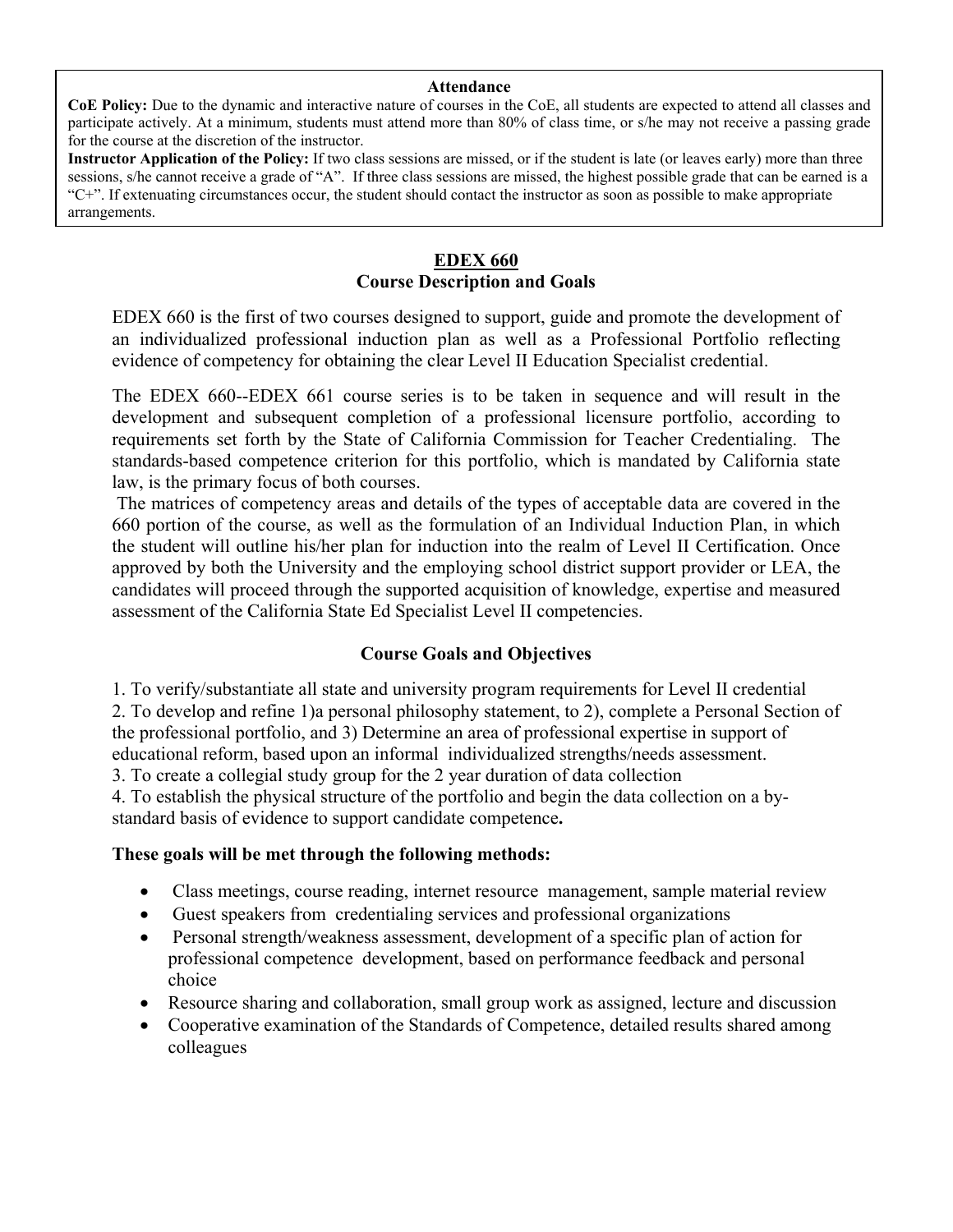# **Teacher Performance Expectation (TPE) Competencies**

This course is specifically designed to support teachers seeking the Clear level II Specialist Credential to INDEPENDENTLY develop the skills, knowledge, documentation, and attitudes necessary to assist schools and districts in implementing an effective program for all eligible Special Education students. The successful candidate will be able to merge theory and practice in order to realize a comprehensive and extensive educational program for all students. The following TPE's are addressed in this course (a full version of the TPE descriptions can be downloaded from the CoE webpage: www.csusm.edu--link to the College of Education via the Department Directory):

# **Primary Emphasis**

TPE 3 - Interpretation and Use of Assessments

TPE 6c - Developmentally Appropriate Practices in Grades 9 -12

TPE 6d - Developmentally Appropriate Practices for Special Education

TPE 8 - Learning about Students

TPE 9 - Instructional Planning

TPE 11 - Social Environment

TPE 13 - Professional Growth

# **Secondary Emphasis**

TPE 2 - Monitoring Student Learning During Instruction

TPE 4 - Making Content Accessible

TPE 7 - Teaching English Language Learners

TPE 10 - Instructional Time

TPE 12 - Professional, Legal, and Ethical Obligation

TPE 14 - Educational Technology

TPE 15 - Social Justice and Equity

# **Required Texts**

Campbell, Cignetti, Melenyzer,Nettles and Wyman. (2001 or 2004), *How to develop a professional portfolio-a manual for teachers*, Allyn Bacon, Boston

# **EDEX 660 Assignment Detail**

Because this course is supplemented by an online component, the actual assignments, forms , readings and all materials required to complete the assignments are located on the WebCT supplement to the course for registered students, and can be found under the icon "Assignments". However, an overview of required assignments includes:

- Completion of a Personal Professional section of a Portfolio,
- A Philosophical Position Statement,
- An informal Strength/Weakness Inventory and Plan of Action for Professional Growth and Development,
- Individualized Professional Induction Plan/Schedule,
- California Commission for Teacher Certification (State Dept of Ed) requirements including proof of employment and the written agreement of the employing district to provide the candidate with a Support Provider, working with the CSUSM Level II coordinator, and
- Additional CSUSM requirements as necessary to complete the Level II program.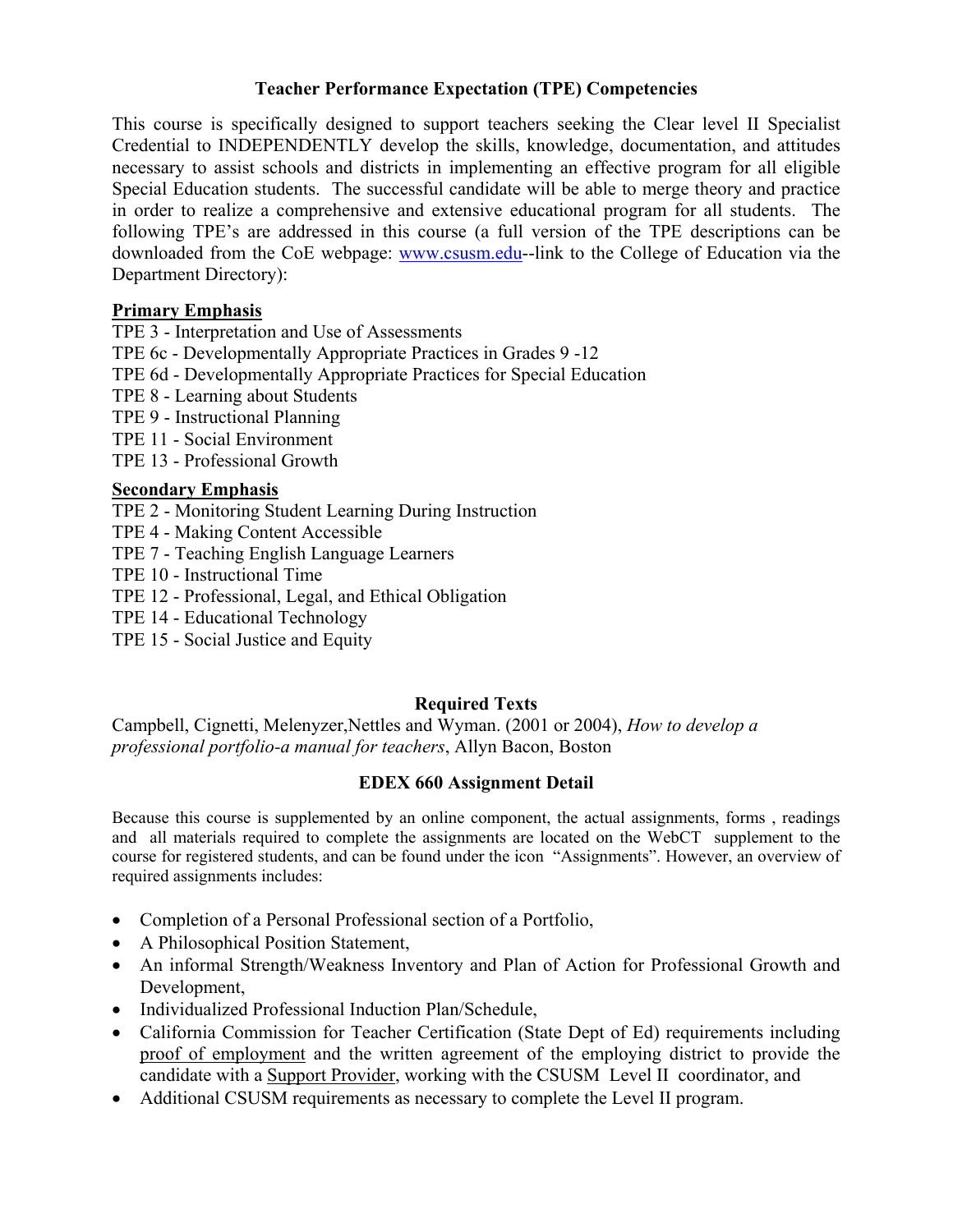# **AUTHORIZATION TO TEACH ENGLISH LEARNERS COMPETENCIES**

| PART 1: LANGUAGE STRUCTURE<br>AND FIRST- AND SECOND-LANGUAGE<br><b>DEVELOPMENT</b>                                                           | PART 2:<br><b>METHODOLOGY OF</b><br><b>BILINGUAL ENGLISH LANGUAGE</b><br>DEVELOPMENT, AND CONTENT<br><b>INSTRUCTION</b>     | PART 3: CULTURE AND<br><b>CULTURAL DIVERSITY</b>                                                       |
|----------------------------------------------------------------------------------------------------------------------------------------------|-----------------------------------------------------------------------------------------------------------------------------|--------------------------------------------------------------------------------------------------------|
| I. Language Structure and Use: Universals and<br>Differences (including the structure of<br>English)                                         | I. Theories and Methods of Bilingual<br><b>Education</b>                                                                    | I. The Nature of Culture                                                                               |
| A. The sound systems of language (phonology)                                                                                                 | A. Foundations                                                                                                              | A. Definitions of culture                                                                              |
| <b>B.</b> Word formation (morphology)                                                                                                        | <b>B.</b> Organizational models: What works for<br>whom?                                                                    | <b>B.</b> Perceptions of culture                                                                       |
| C. Syntax                                                                                                                                    | C. Instructional strategies                                                                                                 | C. Intragroup differences (e.g.,<br>ethnicity, race, generations, and<br>micro-cultures)               |
| <b>D.</b> Word meaning (semantics)                                                                                                           | <b>II. Theories and Methods for Instruction</b><br><b>In and Through English</b>                                            | D. Physical geography and its<br>effects on culture                                                    |
| E. Language in context                                                                                                                       | Teacher delivery for both<br>English<br>А.<br>development<br>language<br>and<br>content<br>instruction                      | E. Cultural congruence                                                                                 |
| F. Written discourse                                                                                                                         | Approaches with a focus on English<br>В.<br>language development                                                            | II. Manifestations of Culture:<br><b>Learning About Students</b>                                       |
| G. Oral discourse                                                                                                                            | C. Approaches with a focus on content area<br>instruction (specially designed academic<br>instruction delivered in English) | A. What teachers should learn<br>about their students                                                  |
| H. Nonverbal communication                                                                                                                   | D. Working with paraprofessionals                                                                                           | <b>B.</b> How teachers can learn about<br>their students                                               |
| II. Theories and Factors in First- and Second-<br><b>Language Development</b>                                                                | <b>III.</b> Language and Content Area<br><b>Assessment</b>                                                                  | C. How teachers can use what they<br>learn about their students<br>(culturally-responsive<br>pedagogy) |
| A. Historical and current theories and models of<br>language analysis that have implications for<br>second-language development and pedagogy | A. Purpose                                                                                                                  | <b>III. Cultural Contact</b>                                                                           |
| Psychological factors affecting first- and<br>В.<br>second-language development                                                              | <b>B.</b> Methods                                                                                                           | A. Concepts of cultural contact                                                                        |
| Socio-cultural factors affecting first- and<br>$\mathbf{C}$ .<br>second-language development                                                 | C. State mandates                                                                                                           | individual<br><b>Stages</b><br>of<br>cultural<br>contact                                               |
| D. Pedagogical factors affecting first- and second-<br>language development                                                                  | D. Limitations of assessment                                                                                                | C. The dynamics of prejudice                                                                           |
| Political factors affecting first- and second-<br>Е.<br>language development                                                                 | E. Technical concepts                                                                                                       | Strategies<br>conflict<br>D.<br>for<br>resolution                                                      |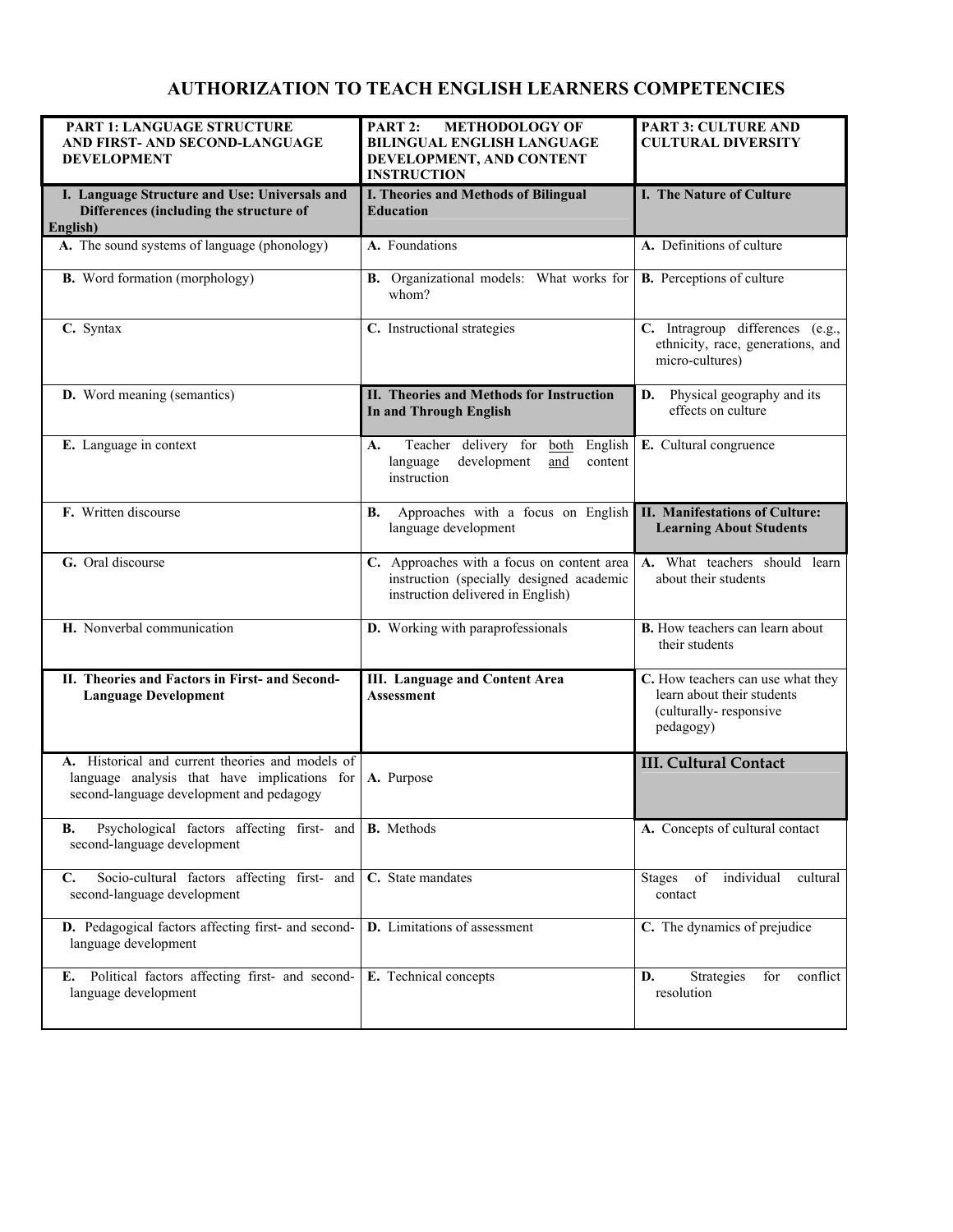## **Resources worth Having in your Professional Library**

Borich, Gary D. (1999). *Observation Skills for Effective Teaching.* (3<sup>rd</sup> ed.). Upper Saddle River, NJ: Prentice-Hall. [shared with EDSS 530, Professor Keating]

Callahan, Joseph F., Leonard H. Clark, and Richard D. Kellough. (1998). *Teaching in the Middle and Secondary Schools.* (7<sup>th</sup> ed.). Upper Saddle River, NJ: Merrill.

- Choate, J.S. (2000). *Successful Inclusive Teaching*. (3rd ed.). Needham Heights, MA: Allyn and Bacon. [shared with all courses in the program]
- Course Website: http://courses.csusm.edu (WebCT used for online coursework and communications)

Rethinking Schools. (1994). *Rethinking Our Classrooms,* Volume 1. (ROC)

Villa, R., and Thousand, J. (1995). *Creating an Inclusive School.* Alexandria, VA: Association for Supervision and Curriculum Development

## **Other Valuable Texts/Books to Read and Own**

- 1. Gardner, Howard. (2000). *Intelligence Reframed: Multiple Intelligences for the 21st Century.* Basic Books.
- 2. Gruwell, Erin. (1999). *The Freedom Writers Diary*. Doubleday.
- 3. Kohn, Alfie. (1996). *Beyond Discipline: From Compliance to Community*. Association for Supervision and Curriculum.
- 4. Marzano, Robert J. (2000) *Transforming Classroom Grading.* Association for Supervision & Curriculum Development.
- 5. Pipher, Mary. (1995). *Reviving Ophelia: Saving the Selves of Adolescent Girls.* Ballantine Books.
- 6. Pollack, William S. and Mary Pipher. (1999) *Real Boys: Rescuing Our Sons from the Myths of Boyhood*. Owl Books.
- 7. Rose, Mike*.* (1996). *Possible Lives.* Penguin.
- 8. Tomlinson, Carol Ann. (2001). *How to Differentiate Instruction in Mixed-Ability Classrooms.* Association for Supervision & Curriculum Development.
- 9. Fried, Robert L. (1995). *The Passionate Teacher*. Boston, MA: Beacon Press.
- 10. Nelson, J., Lott, L., & Glenn, H.S. (1997). *Positive Discipline in the Classroom.*  $(2^{nd}$  ed.). Rocklin, CA: Prima Publishing.
- 11. Palmer, Parker. *The Courage to Teach*

# **DEMEANOR**

## **Cal State San Marcos College of Education, Special Education**

*The Development and Maintenance of Positive and Professional Teacher Behaviors* 

### **Purpose/Rationale**

A variety of practitioner and university research suggests the importance of linking affective objectives (*feelings, attitudes, values, and social behaviors*) to all cognitive objectives (mental operations, content knowledge) in all subjects. Krathwohl, Bloom and Masia (1964) developed a useful taxonomy for teachers to use in defining and implementing affective objectives. These student behaviors are hierarchical from least internalized to most internalized: **1)** receiving; **2)** responding; **3)** valuing; **4)**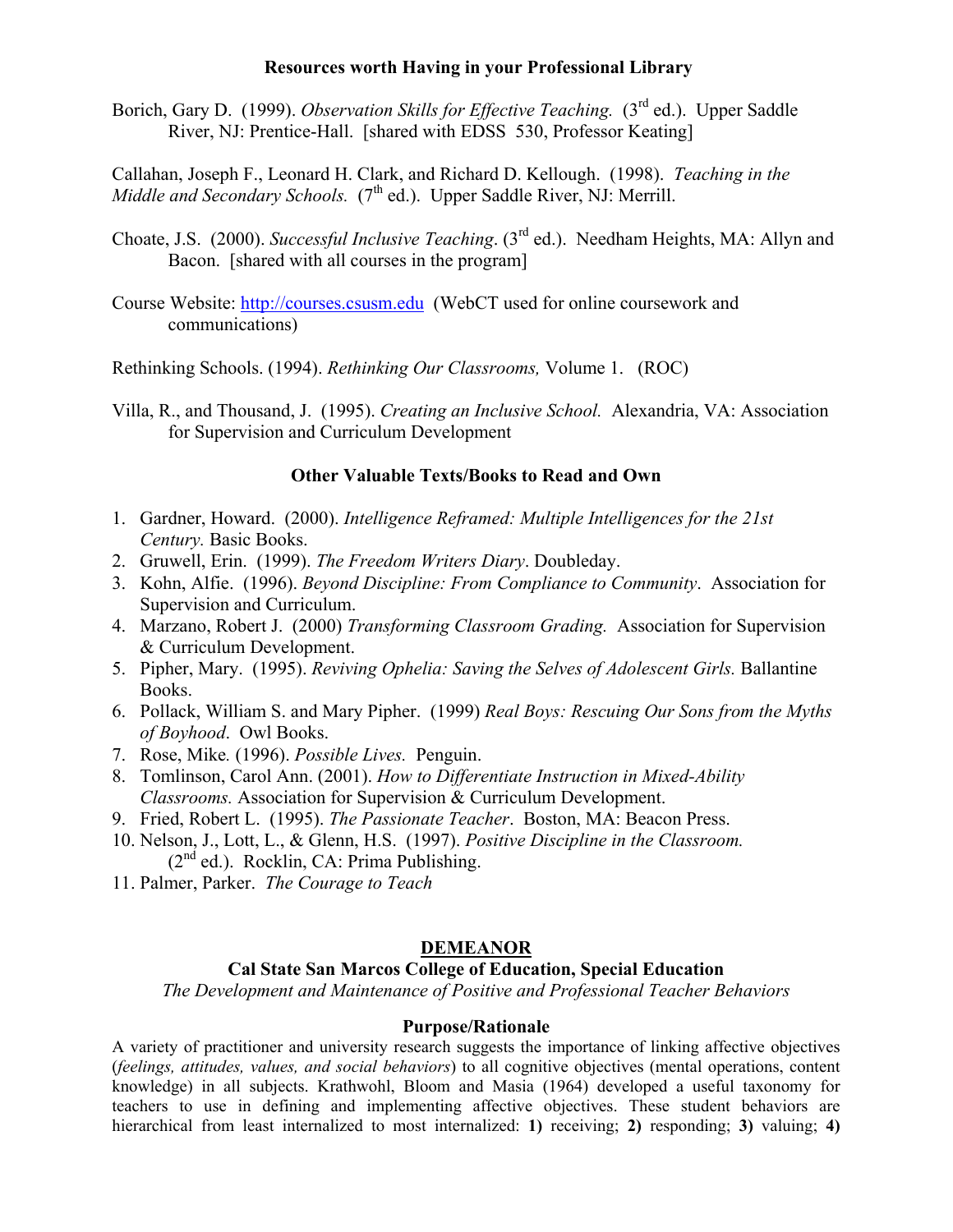organizing; and **5)** internalizing and acting. There is a correlation between students' academic success and the degree to which teachers incorporate these affective objectives (Roberts and Kellough, 2000; Baldwin, Keating and Bachman, 2003).

In order for teachers to facilitate and integrate these affective expectations into their own teaching, it is essential that they demonstrate these corresponding personal attributes (characteristics, qualities) in their own learning. In light of this, it is critical for pre-service teachers to be given an overall dispositional model (a range of these personal attributes) that can be used by them, as future teachers, and that illustrates the importance of and encourages the practice of these attributes. This dispositional model generally reflects the high expectations of quality teaching such as enthusiasm, positive attitudes, positive interactions and supportive interpersonal relationships within the teaching environment. In sum, there exists a general consensus within the educational community at CSUSM that these attributes are considered highly desirable professional qualities in teachers (with an obvious range of individual manifestations) that will assist in promoting successful teaching and learning outcomes (Stone, 2002; McEwan, 2002; Dewey, 1910).

## **Generally Accepted Attributes of Highly Effective Teachers**

*(as seen in CSUSM pre-service programs)*  (Roberts and Kellough, 2000; Stone, 2002; McEwan, 2002; Baldwin, Keating and Bachman, 2003; Johnson and Johnson, 1994; COE Mission Statement, 1997)

- 1. **General classroom attendance, promptness, and participation:** is on time, respects time boundaries (breaks, etc.), regularly attends class, and actively participates.
- 2. **Attention to classroom discussion protocols** (per Epstein's Five Stage Rocket)**:** respects time limitations, recognizes and respects the perspectives of fellow classmates, gives wait time, listens actively, uses non-interruptive skills, mediates disagreements by working to understand others' perspectives and finding common ground, genuinely encourages all to participate.
- 3. **Social and cooperative skills (as illustrated in cooperative projects)**: assumes responsibility of one's roles, is open to consensus and mediation, effectively communicates ideas, attends group meetings, is dependable, respects others' ideas, expects quality work from self and colleagues, manages time effectively, uses organizational skills and leadership skills, is assertive but not aggressive, uses reflection as a means of evaluation, motivates and offers positive reinforcement to others.
- 4. **Attention to assignments:** meets time deadlines, produces quality products, responds cooperatively to constructive criticism, uses rubrics or other stipulated criteria to shape an assignment, prioritizes tasks and performs/supervises several tasks at once.
- 5. **General classroom demeanor:** is professional, creative, kind, sensitive, respectful, has a sense of humor, is supportive of fellow classmates and instructors; recognizes others' perspectives as valid and works to include all "voices" in the classroom; is aware of and responsive to issues and behaviors that might marginalize colleagues in the classroom.
- 6. **Flexibility:** is responsive when reasonable adjustments to the syllabus, curriculum, schedule, and school site assignments become necessary (common to the educational arena); can work through frustrations by problem-solving with others and not letting emotional responses dominate or impair thinking; "bounces" back easily; can work calmly under stress.
- 7. **Openness to and enthusiasm for learning:** can engage with a variety of educational ideas with an open mind and a sense of exploration; demonstrates passion for and meta-cognition of learning across the curriculum and within discipline areas; takes advantage of learning opportunities and seeks out additional opportunities for learning.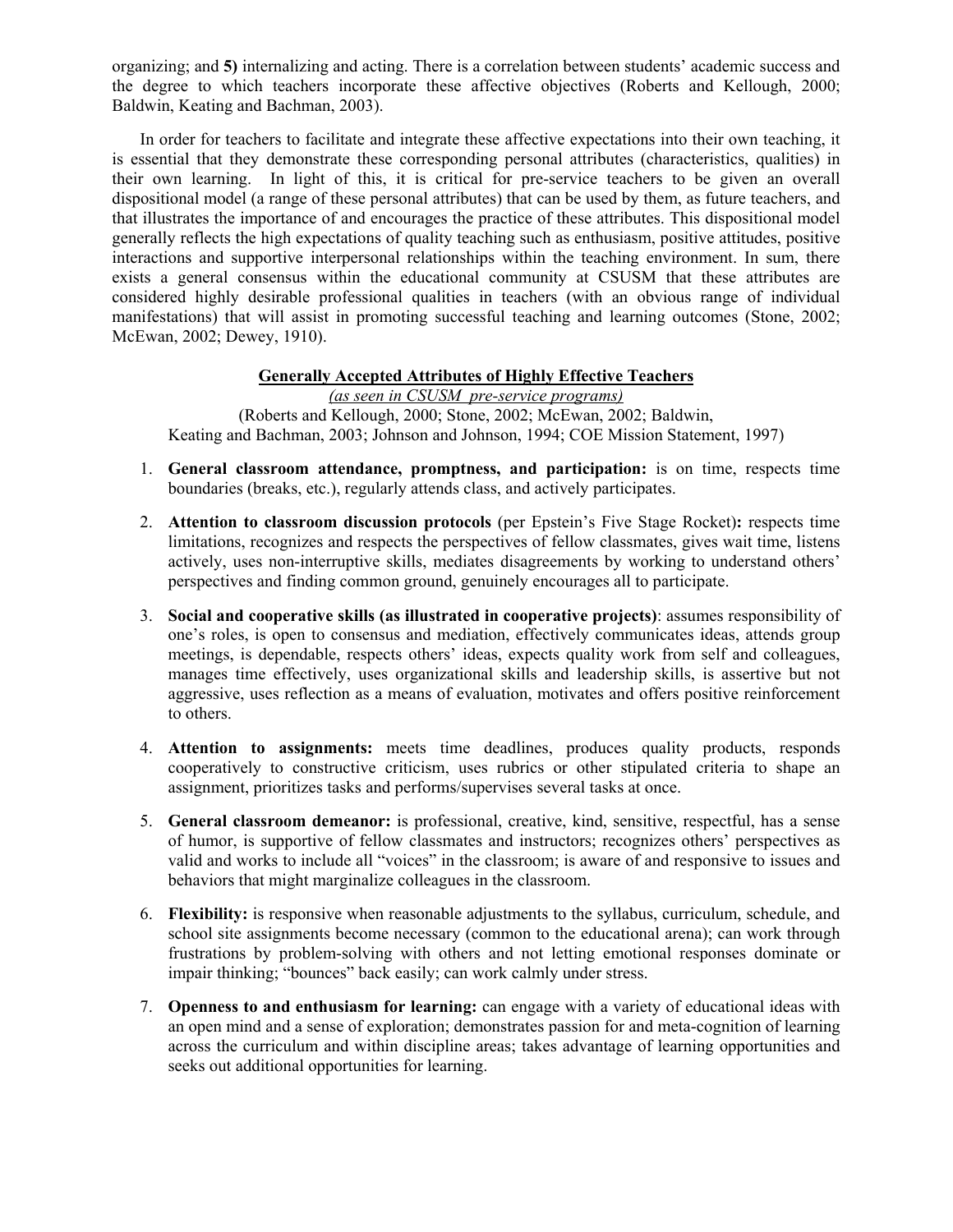# **Summative Assessment Criteria for COE Courses**

*EVEN THOUGH THIS IS ACTUALLY A CREDIT/NO CREDIT COURSE, THE FOLLOWING CRITERIA SHALL ALSO APPLY TO EDEX 660. Please understand that, at this level, much of this information may appear to be unnecessary and redundant. It is included only for those very few who fail to meet minimum requirements and cannot be recommended by the university due to their own choices.* 

# **"A" students:**

- 1. demonstrate serious commitment to their learning, making full use of the learning opportunities available to them, whatever that may be, searching out implications of their learning for future use.
- 2. complete ALL major assignments thoroughly, thoughtfully, and professionally, receiving 3.5 4 average on all assignments.
- 3. make insightful connections between all assignments and developing an overall understanding of teaching ; continually question and examine personal assumptions in a genuine spirit of inquiry.
- 4. show high level achievement of or progress toward course goals (see syllabus).
- 5. always collaborate with colleagues in professional and productive ways, working with integrity to enhance each participant's learning .
- 6. consistently complete all class preparation work, ready to engage in thoughtful and informed discourse.
- 7. demonstrate responsibility to meeting attendance requirements (see syllabus).

## **"B" students:**

- 1. comply with the course requirements and expectations.
- 2. complete ALL major assignments, usually thoroughly, thoughtfully, and professionally, receiving 2.5 –3.5 on assignments.
- 3. usually connect assignments to developing overall understanding of teaching; may be satisfied with "accepting" their learning as it's "received" without deep examination of their and others' assumptions or seeking a deeper understanding of the implications.
- 4. show reasonable achievement of or progress toward course goals (see syllabus).
- 5. generally collaborate with their colleagues in professional and productive ways, enhancing each participant's learning.
- 6. complete most class preparation work, usually ready to engage in thoughtful and informed discourse
- 7. demonstrate responsibility to meeting the attendance requirements (see syllabus).

# **"C" students:**

- 1. demonstrate an inconsistent level of compliance to course requirements and expectations.
- 2. complete ALL assignments but with limited thoroughness, thoughtfulness, and/or professionalism, receiving  $2 - 2.5$  average on all assignments, OR fail to complete one major assignment.
- 3. **make limited connections between assignments and their developing overall understanding of teaching; may not be open to examining personal assumptions or implications**.
- 4. attempt but show limited progress in achieving course goals (see syllabus).
- **5. collaborate with their colleagues in ways that are not always professional or productive; participant's colleagues may be distracted from learning.**
- 6. complete some class preparation work and are generally under-prepared to engage in thoughtful or informed discourse.
- 7. meet the minimum attendance requirements (see syllabus).

**"D" or "F" students** fail to meet the minimum requirements of a "C." The specific grade will be determined based on rate of assignment completion, attendance, etc.